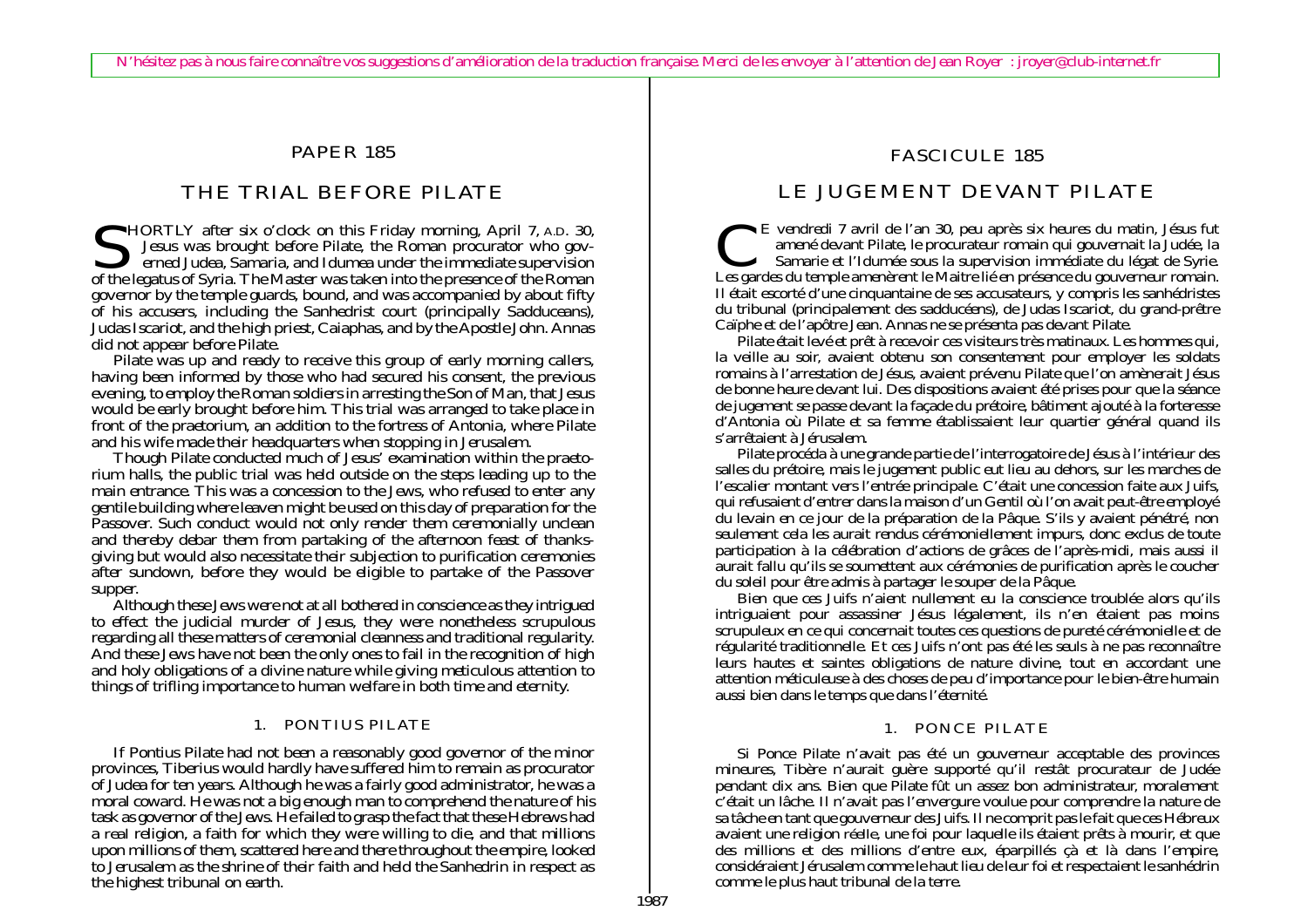Pilate did not love the Jews, and this deep-seated hatred early began to manifest itself. Of all the Roman provinces, none was more difficult to govern than Judea. Pilate never really understood the problems involved in the management of the Jews and, therefore, very early in his experience as governor, made a series of almost fatal and well-nigh suicidal blunders. And it was these blunders that gave the Jews such power over him. When they wanted to influence his decisions, all they had to do was to threaten an uprising, and Pilate would speedily capitulate. And this apparent vacillation, or lack of moral courage, of the procurator was chiefly due to the memory of a number of controversies he had had with the Jews and because in each instance they had worsted him. The Jews knew that Pilate was afraid of them, that he feared for his position before Tiberius, and they employed this knowledge to the great disadvantage of the governor on numerous occasions.

Pilate's disfavor with the Jews came about as a result of a number of unfortunate encounters. First, he failed to take seriously their deep-seated prejudice against all images as symbols of idol worship. Therefore he permitted his soldiers to enter Jerusalem without removing the images of Caesar from their banners, as had been the practice of the Roman soldiers under his predecessor. A large deputation of Jews waited upon Pilate for five days, imploring him to have these images removed from the military standards. He flatly refused to grant their petition and threatened them with instant death. Pilate, himself being a skeptic, did not understand that men of strong religious feelings will not hesitate to die for their religious convictions; and therefore was he dismayed when these Jews drew themselves up defiantly before his palace, bowed their faces to the ground, and sent word that they were ready to die. Pilate then realized that he had made a threat which he was unwilling to carry out. He surrendered, ordered the images removed from the standards of his soldiers in Jerusalem, and found himself from that day on to a large extent subject to the whims of the Jewish leaders, who had in this way discovered his weakness in making threats which he feared to execute.

Pilate subsequently determined to regain this lost prestige and accordingly had the shields of the emperor, such as were commonly used in Caesar worship, put up on the walls of Herod's palace in Jerusalem. When the Jews protested, he was adamant. When he refused to listen to their protests, they promptly appealed to Rome, and the emperor as promptly ordered the offending shields removed. And then was Pilate held in even lower esteem than before.

Another thing which brought him into great disfavor with the Jews was that he dared to take money from the temple treasury to pay for the construction of a new aqueduct to provide increased water supply for the millions of visitors to Jerusalem at the times of the great religious feasts. The Jews held that only the Sanhedrin could disburse the temple funds, and they never ceased to inveigh against Pilate for this presumptuous ruling. No less than a score of riots and much bloodshed resulted from this decision. The last of these serious outbreaks had to do with the slaughter of a large company of Galileans even as they worshiped at the altar.

It is significant that, while this vacillating Roman ruler sacrificed Jesus to his fear of the Jews and to safeguard his personal position, he finally was deposed as a result of the needless slaughter of Samaritans in connection with the preten-

Pilate n'aimait pas les Juifs, et sa haine profonde commença de bonne heure à se manifester. De toutes les provinces romaines, nulle n'était plus difficile à gouverner que la Judée. Pilate ne comprit jamais véritablement les problèmes soulevés par l'administration des Juifs ; c'est pourquoi, dès le début de son expérience de gouverneur, il fit une série de bévues presque fatales équivalant pratiquement à un suicide. Ce furent ces bévues qui donnèrent aux Juifs un si grand pouvoir sur lui. Quand ils voulaient influencer ses décisions, il leur suffisait de le menacer d'un soulèvement, et Pilate capitulait rapidement. Ce flottement apparent, ou manque de courage moral du procurateur, provenait principalement du souvenir d'un certain nombre de controverses avec les Juifs où, dans chaque cas, il avait eu le dessous. Les Juifs savaient que Pilate avait peur d'eux et craignait pour sa situation vis-à-vis de Tibère ; et ils employèrent cette connaissance au grand préjudice du gouverneur en de nombreuses occasions.

La défaveur de Pilate auprès des Juifs résultait de plusieurs rencontres malheureuses. D'abord, il n'avait pas pris au sérieux leur préjugé profondément enraciné contre toutes les images, considérées comme symbole d'idolâtrie. Il permit donc à ses soldats d'entrer dans Jérusalem sans enlever les effigies de César de leurs étendards, comme les soldats romains avaient l'habitude de le faire sous son prédécesseur. Une nombreuse députation des Juifs attendit Pilate pendant cinq jours, l'implorant de faire enlever ces effigies des bannières militaires. Il refusa net de faire droit à leur demande et les menaça de mort immédiate. Étant lui-même un sceptique, Pilate ne comprenait pas que des hommes ayant de puissants sentiments religieux n'hésitent pas à mourir pour leurs convictions religieuses. Il fut donc consterné quand ces Juifs se réunirent devant son palais en un geste de défi, inclinèrent leurs visages jusqu'à terre et lui notifièrent qu'ils étaient prêts à mourir. Pilate réalisa alors qu'il avait fait une menace qu'il n'avait pas la volonté de mettre à exécution. Il céda et ordonna que les effigies fussent enlevées des drapeaux de ses soldats à Jérusalem. Depuis ce jour-là, il fut dans une large mesure soumis aux caprices des dirigeants juifs, qui avaient ainsi découvert sa faiblesse consistant à faire des menaces qu'il n'osait mettre à exécution.

Pilate décida ultérieurement de regagner son prestige et, en conséquence, il fit apposer sur les murs du palais d'Hérode, à Jérusalem, les écussons de l'empereur tels qu'on les employait généralement pour adorer César. Lorsque les Juifs protestèrent, il fut intraitable. Lorsqu'il refusa de prêter attention à leurs protestations, les Juifs interjetèrent promptement appel à Rome, et l'empereur ordonna tout aussi promptement que les écussons offensants fussent enlevés. Ensuite, Pilate fut tenu en piètre estime encore plus que précédemment.

Une autre chose lui valut une grande défaveur auprès des Juifs : il osa prendre de l'argent dans le trésor du temple pour construire un aqueduc en vue de fournir plus d'eau aux millions de visiteurs de Jérusalem à l'époque des grandes fêtes religieuses. Les Juifs estimaient que seul le sanhédrin pouvait disposer des fonds du temple ; ils ne cessèrent jamais d'invectiver Pilate au sujet de cette ordonnance jugée abusive. Sa décision provoqua au moins une vingtaine d'émeutes et fit verser beaucoup de sang. Le dernier de ces graves soulèvements se rapportait au massacre jusqu'au pied de l'autel d'un nombreux groupe de Galiléens pendant l'exercice de leur culte.

Il est significatif de constater que d'une part ce chef romain hésitant sacrifia Jésus par peur des Juifs et pour sauvegarder sa situation personnelle, et que d'autre part il fut finalement révoqué pour avoir inutilement massacré des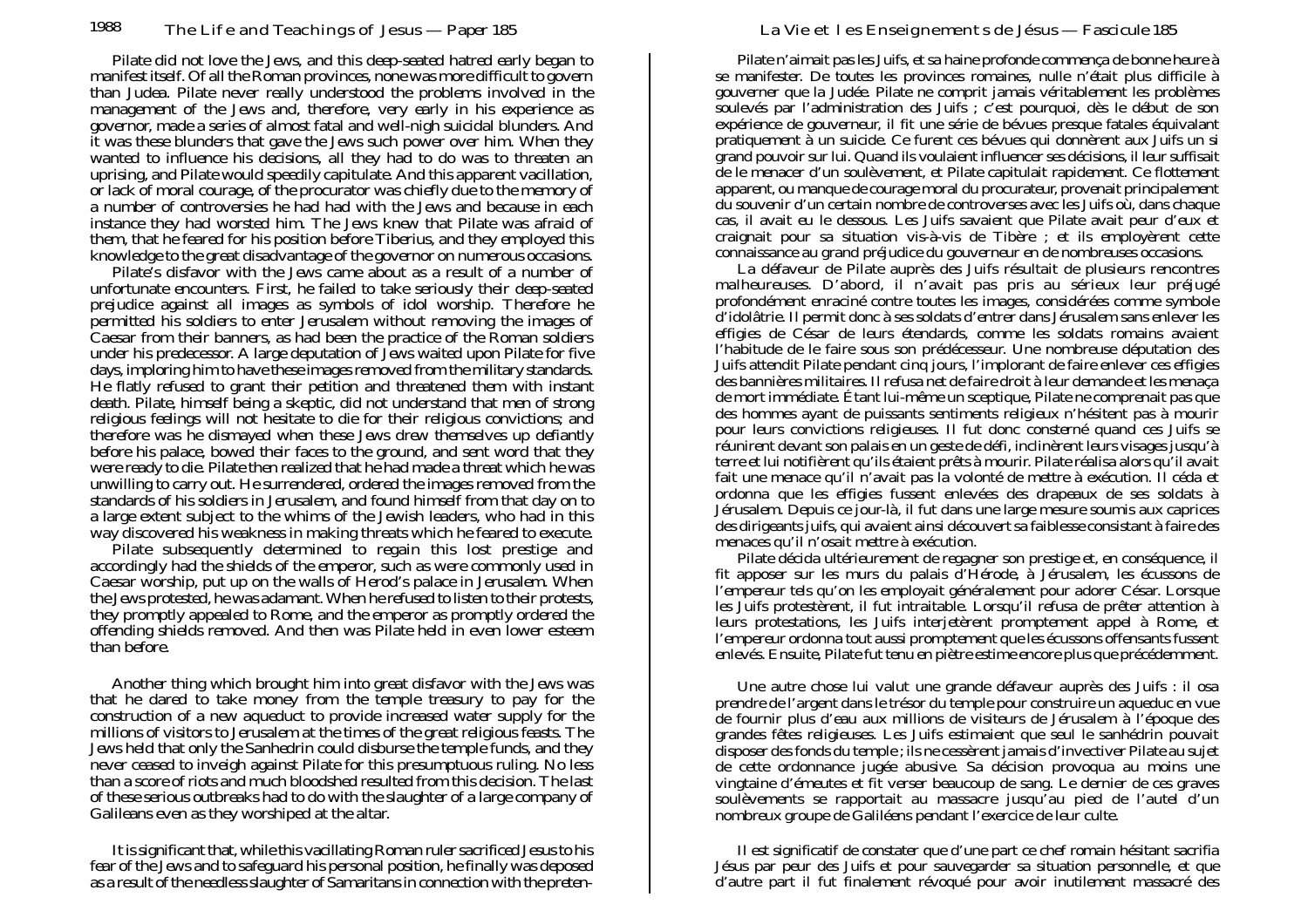#### TRIAL BEFORE

sions of a false Messiah who led troops to Mount Gerizim, where he claimed the temple vessels were buried; and fierce riots broke out when he failed to reveal the hiding place of the sacred vessels, as he had promised. As a result of this episode, the legatus of Syria ordered Pilate to Rome. Tiberius died while Pilate was on the way to Rome, and he was not reappointed as procurator of Judea. He never fully recovered from the regretful condemnation of having consented to the crucifixion of Jesus. Finding no favor in the eyes of the new emperor, he retired to the province of Lausanne, where he subsequently committed suicide.

Claudia Procula, Pilate's wife, had heard much of Jesus through the word of her maid-in-waiting, who was a Phoenician believer in the gospel of the kingdom. After the death of Pilate, Claudia became prominently identified with the spread of the good news.

And all this explains much that transpired on this tragic Friday forenoon. It is easy to understand why the Jews presumed to dictate to Pilate—to get him up at six o'clock to try Jesus—and also why they did not hesitate to threaten to charge him with treason before the emperor if he dared to refuse their demands for Jesus' death.

A worthy Roman governor who had not become disadvantageously involved with the rulers of the Jews would never have permitted these bloodthirsty religious fanatics to bring about the death of a man whom he himself had declared to be innocent of their false charges and without fault. Rome made a great blunder, a far-reaching error in earthly affairs, when she sent the second-rate Pilate to govern Palestine. Tiberius had better have sent to the Jews the best provincial administrator in the empire.

#### 2. JESUS APPEARS BEFORE PILATE

When Jesus and his accusers had gathered in front of Pilate's judgment hall, the Roman governor came out and, addressing the company assembled, asked, "What accusation do you bring against this fellow?" The Sadducees and councilors who had taken it upon themselves to put Jesus out of the way had determined to go before Pilate and ask for confirmation of the death sentence pronounced upon Jesus, without volunteering any definite charge. Therefore did the spokesman for the Sanhedrist court answer Pilate: "If this man were not an evildoer, we should not have delivered him up to you."

When Pilate observed that they were reluctant to state their charges against Jesus, although he knew they had been all night engaged in deliberations regarding his guilt, he answered them: "Since you have not agreed on any definite charges, why do you not take this man and pass judgment on him in accordance with your own laws?"

Then spoke the clerk of the Sanhedrin court to Pilate: "It is not lawful for us to put any man to death, and this disturber of our nation is worthy to die for the things which he has said and done. Therefore have we come before you for confirmation of this decree."

To come before the Roman governor with this attempt at evasion discloses both the ill-will and the ill-humor of the Sanhedrists toward Jesus as well as their lack of respect for the fairness, honor, and dignity of Pilate. What effrontery for these subject citizens to appear before their provincial governor Samaritains à propos d'un faux Messie qui conduisit des troupes au mont Garizim, où il prétendait que les vases du temple avaient été enterrés ; de féroces émeutes éclatèrent quand celui-ci ne réussit pas à révéler la cachette des vases sacrées comme il l'avait promis. À la suite de cet épisode, le légat de Syrie ordonna

à Pilate de se rendre à Rome. Tibère mourut pendant que Pilate était en route pour Rome, et le mandat de Pilate comme procurateur de la Judée ne fut pas renouvelé. Il ne se remit jamais complètement de la regrettable décision par laquelle il consentit à la crucifixion de Jésus. Ne trouvant pas faveur aux yeux du nouvel empereur, il se retira dans la province de Lausanne, où il finit par se suicider.

Claudia Procula, la femme de Pilate, avait beaucoup entendu parler de Jésus par sa camériste, qui était une Phénicienne croyant à l'évangile du royaume. Après la mort de Pilate, Claudia joua un rôle important dans la diffusion de la bonne nouvelle.

Et tout ceci explique une grande partie des évènements de ce tragique vendredi matin. Il est facile de comprendre pourquoi les Juifs se permirent d'imposer leur volonté à Pilate—le faisant lever à six heures du matin pour juger Jésus—et aussi pourquoi ils n'hésitèrent pas à le menacer de l'accuser de trahison devant l'empereur s'il avait l'audace de refuser leur demande de mettre Jésus à mort.

Un gouverneur romain digne de ce nom, et qui n'aurait pas été malencontreusement impliqué dans les affaires des dirigeants juifs, n'aurait jamais permis à ces fanatiques religieux assoiffés de sang de faire mourir un homme que lui-même avait déclaré sans faute et innocent des fausses accusations portées contre lui. Rome fit une grande bévue, une erreur aux conséquences profondes sur les affaires terrestres, lorsqu'elle envoya ce médiocre Pilate gouverner la Palestine. Tibère aurait été mieux avisé d'envoyer aux Juifs le meilleur administrateur provincial de l'empire.

#### 2. JÉSUS COMPARAÎT DEVANT PILATE

Lorsque Jésus et ses accusateurs furent réunis devant la salle du tribunal de Pilate, le gouverneur romain sortit sur le perron et demanda en s'adressant à la compagnie assemblée : " Quelles accusations portez-vous contre cet homme ? " Les sadducéens et les conseillers qui avaient pris sur eux de se débarrasser de Jésus avaient décidé de se présenter devant Pilate pour demander confirmation de la sentence de mort prononcée contre Jésus, mais sans vouloir porter d'accusations précises. C'est pourquoi le porte-parole du tribunal du sanhédrin répondit à Pilate : " Si cet homme n'était pas un malfaiteur, nous ne te l'aurions pas livré. "

Lorsque Pilate remarqua qu'ils répugnaient à formuler leurs accusations contre Jésus, bien qu'il sût qu'ils avaient passé toute la nuit à délibérer sur sa culpabilité, il leur répondit : " Puisque vous n'êtes pas d'accord sur des accusations précises, pourquoi n'emmenez-vous pas cet homme pour le juger conformément à vos propres lois ? "

Alors, le greffier du tribunal du sanhédrin dit à Pilate : " Nous n'avons pas le droit de mettre un homme à mort, et ce perturbateur de notre nation mérite la mort pour tout ce qu'il a dit et fait. Nous sommes donc venus devant toi pour que tu confirmes cette décision. "

Cette tentative d'échappatoire devant le gouverneur romain révèle à la fois la malveillance et la fureur des sanhédristes envers Jésus, ainsi que leur manque de respect pour l'équité, l'honneur et la dignité de Pilate. Quelle effronterie pour ces citoyens assujettis de comparaître devant le gouverneur de leur province en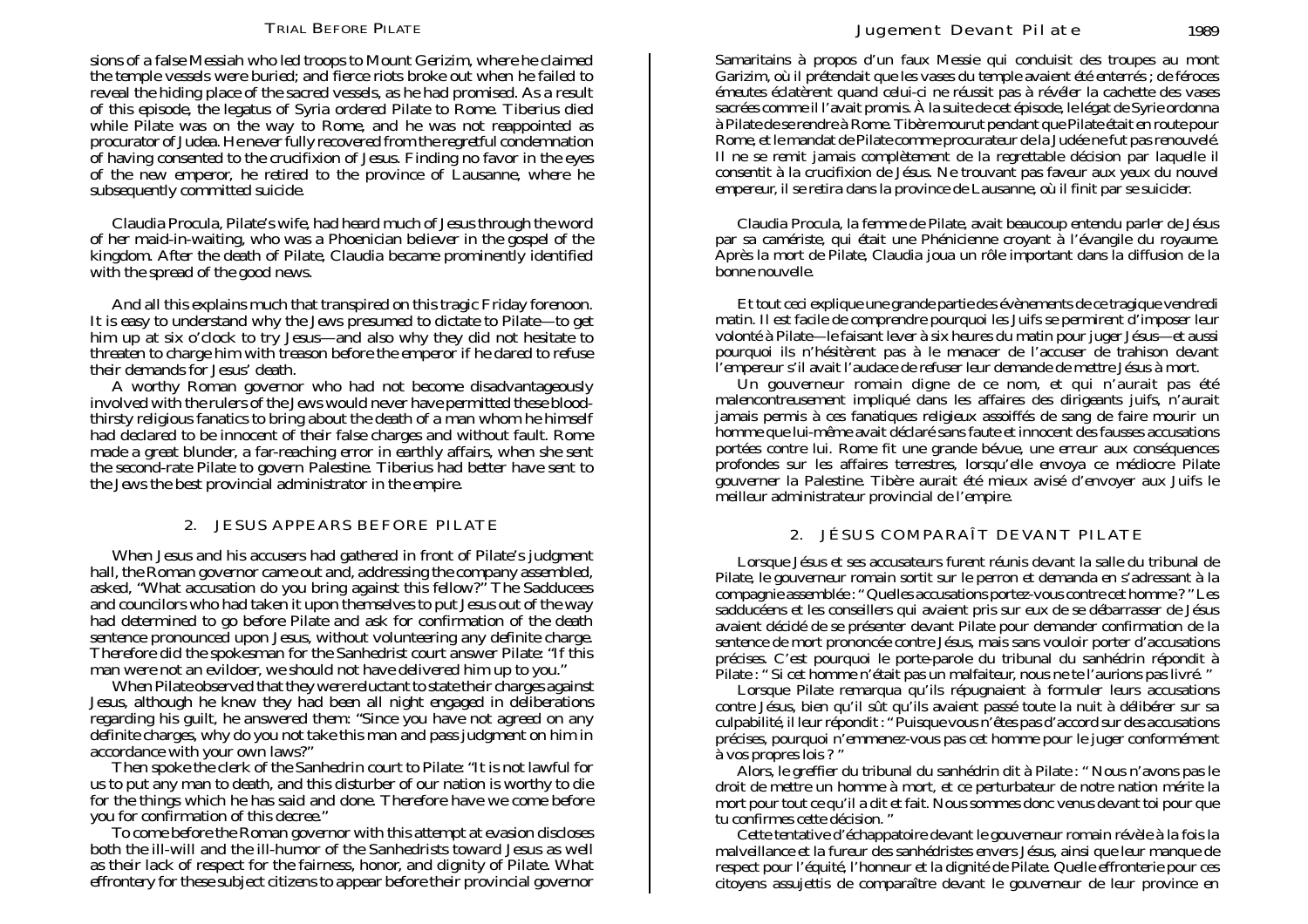asking for a decree of execution against a man before affording him a fair trial and without even preferring definite criminal charges against him!

Pilate knew something of Jesus' work among the Jews, and he surmised that the charges which might be brought against him had to do with infringements of the Jewish ecclesiastical laws; therefore he sought to refer the case back to their own tribunal. Again, Pilate took delight in making them publicly confess that they were powerless to pronounce and execute the death sentence upon even one of their own race whom they had come to despise with a bitter and envious hatred.

It was a few hours previously, shortly before midnight and after he had granted permission to use Roman soldiers in effecting the secret arrest of Jesus, that Pilate had heard further concerning Jesus and his teaching from his wife, Claudia, who was a partial convert to Judaism, and who later on became a full-fledged believer in Jesus' gospel.

Pilate would have liked to postpone this hearing, but he saw the Jewish leaders were determined to proceed with the case. He knew that this was not only the forenoon of preparation for the Passover, but that this day, being Friday, was also the preparation day for the Jewish Sabbath of rest and worship.

Pilate, being keenly sensitive to the disrespectful manner of the approach of these Jews, was not willing to comply with their demands that Jesus be sentenced to death without a trial. When, therefore, he had waited a few moments for them to present their charges against the prisoner, he turned to them and said: "I will not sentence this man to death without a trial; neither will I consent to examine him until you have presented your charges against him in writing."

When the high priest and the others heard Pilate say this, they signaled to the clerk of the court, who then handed to Pilate the written charges against Jesus. And these charges were:

"We find in the Sanhedrist tribunal that this man is an evildoer and a disturber of our nation in that he is guilty of:

"1. Perverting our nation and stirring up our people to rebellion.

"2. Forbidding the people to pay tribute to Caesar.

"3. Calling himself the king of the Jews and teaching the founding of a new kingdom."

Jesus had not been regularly tried nor legally convicted on any of these charges. He did not even hear these charges when first stated, but Pilate had him brought from the praetorium, where he was in the keeping of the guards, and he insisted that these charges be repeated in Jesus' hearing.

When Jesus heard these accusations, he well knew that he had not been heard on these matters before the Jewish court, and so did John Zebedee and his accusers, but he made no reply to their false charges. Even when Pilate bade him answer his accusers, he opened not his mouth. Pilate was so astonished at the unfairness of the whole proceeding and so impressed by Jesus' silent and masterly bearing that he decided to take the prisoner inside the hall and examine him privately.

Pilate was confused in mind, fearful of the Jews in his heart, and mightily stirred in his spirit by the spectacle of Jesus' standing there in majesty before his bloodthirsty accusers and gazing down on them, not in silent contempt, but with an expression of genuine pity and sorrowful affection.

demandant un décret d'exécution contre un homme avant d'avoir assuré à cet homme un jugement équitable, et même sans porter contre lui des accusations précises de crime.

Pilate connaissait quelque peu l'oeuvre de Jésus parmi les Juifs ; il conjectura que les accusations susceptibles d'être portées contre lui concernaient des infractions aux lois ecclésiastiques juives, et chercha en conséquence à renvoyer Jésus devant leur propre tribunal. En outre, Pilate prit plaisir à leur faire confesser publiquement qu'ils étaient impuissants à prononcer et à exécuter une sentence de mort, même contre un membre de leur propre race qu'ils en étaient venus à mépriser avec une haine pleine d'amertume et d'envie.

Quelques heures auparavant, peu avant minuit et après qu'il eut autorisé l'emploi des soldats romains pour arrêter secrètement Jésus, Pilate avait reçu des informations complémentaires sur Jésus et son enseignement, par le truchement de sa femme Claudia, qui était partiellement convertie au judaïsme et devint plus tard une croyante à part entière en l'évangile de Jésus.

Pilate aurait aimé reporter l'audience, mais il vit que les dirigeants juifs étaient décidés à poursuivre l'affaire. Il savait que non seulement cette matinée était celle de la préparation à la Pâque, mais que le vendredi était aussi le jour de préparation au sabbat juif de repos et de culte.

Pilate, étant extrêmement sensible à la manière désinvolte dont les Juifs l'avaient abordé, n'était pas enclin à faire droit à leurs exigences de condamner Jésus à mort sans jugement. Il attendit donc quelques moments pour leur laisser présenter leurs accusations contre le détenu, puis se tourna vers eux et dit : " Je ne condamnerai pas cet homme à mort sans jugement, et je ne consentirai pas non plus à l'interroger avant que vous ayez présenté par écrit vos accusations contre lui. "

Lorsque le grand-prêtre et les autres sanhédristes entendirent Pilate dire cela, ils firent signe au greffier de la cour, lequel remit à Pilate les accusations écrites suivantes contre Jésus, et ces accusations étaient :

" Le tribunal sanhédriste estime que cet homme est un malfaiteur et un perturbateur de notre nation en ce sens qu'il est coupable :

"1. De pervertir notre nation et d'exciter le peuple à la rébellion.

"2. D'interdire aux gens de payer le tribut à César.

"3. De se qualifier de roi des Juifs et d'enseigner la fondation d'un nouveau royaume. "

Jésus n'avait été ni jugé de manière régulière ni légalement condamné sur aucune de ces accusations. Il ne les avait même pas entendues au moment où elles furent formulées pour la première fois, mais Pilate le fit amener du prétoire où il se trouvait sous la surveillance des gardes et insista pour que ces accusations fussent répétées devant Jésus.

Lorsque Jésus les entendit, il savait bien qu'il n'avait pas été interrogé sur ces sujets devant le tribunal juif. Jean Zébédée et les accusateurs le savaient tout aussi bien, mais Jésus ne répondit rien à ces fausses accusations. Même lorsque Pilate le pria de répondre à ses accusateurs, il n'ouvrit pas la bouche. Pilate fut si étonné de l'injustice de toute la procédure et si impressionné par le silence et la maitrise de Jésus qu'il décida d'emmener le prisonnier à l'intérieur de la salle et de l'interroger en privé.

Le mental de Pilate était dans la confusion. Tout en craignant les Juifs au fond de lui-même, il était fortement ému dans son esprit par le spectacle de Jésus se tenant majestueusement devant ses accusateurs assoiffés de sang et les considérant, non avec un mépris silencieux, mais avec une expression de pitié sincère et d'affection attristée.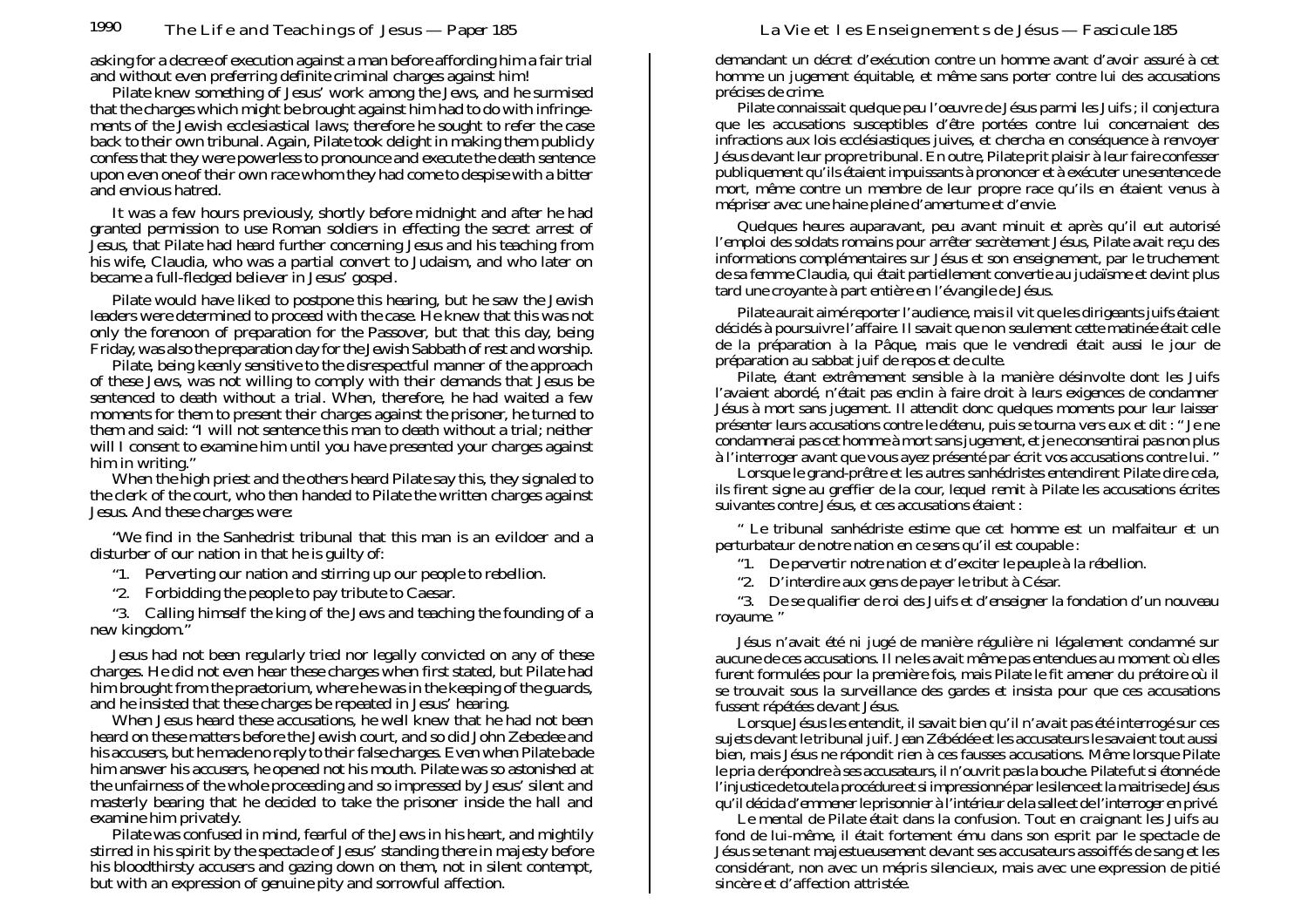## 3. THE PRIVATE EXAMINATION BY PILATE

Pilate took Jesus and John Zebedee into a private chamber, leaving the guards outside in the hall, and requesting the prisoner to sit down, he sat down by his side and asked several questions. Pilate began his talk with Jesus by assuring him that he did not believe the first count against him: that he was a perverter of the nation and an inciter to rebellion. Then he asked, "Did you ever teach that tribute should be refused Caesar?" Jesus, pointing to John, said, "Ask him or any other man who has heard my teaching." Then Pilate questioned John about this matter of tribute, and John testified concerning his Master's teaching and explained that Jesus and his apostles paid taxes both to Caesar and to the temple. When Pilate had questioned John, he said, "See that you tell no man that I talked with you." And John never did reveal this matter.

Pilate then turned around to question Jesus further, saying: "And now about the third accusation against you, are you the king of the Jews?" Since there was a tone of possibly sincere inquiry in Pilate's voice, Jesus smiled on the procurator and said: "Pilate, do you ask this for yourself, or do you take this question from these others, my accusers?" Whereupon, in a tone of partial indignation, the governor answered: "Am I a Jew? Your own people and the chief priests delivered you up and asked me to sentence you to death. I question the validity of their charges and am only trying to find out for myself what you have done. Tell me, have you said that you are the king of the Jews, and have you sought to found a new kingdom?"

Then said Jesus to Pilate: "Do you not perceive that my kingdom is not of this world? If my kingdom were of this world, surely would my disciples fight that I should not be delivered into the hands of the Jews. My presence here before you in these bonds is sufficient to show all men that my kingdom is a spiritual dominion, even the brotherhood of men who, through faith and by love, have become the sons of God. And this salvation is for the gentile as well as for the Jew."

"Then you are a king after all?" said Pilate. And Jesus answered: "Yes, I am such a king, and my kingdom is the family of the faith sons of my Father who is in heaven. For this purpose was I born into this world, even that I should show my Father to all men and bear witness to the truth of God. And even now do I declare to you that every one who loves the truth hears my voice."

Then said Pilate, half in ridicule and half in sincerity, "Truth, what is truth —who knows?"

Pilate was not able to fathom Jesus' words, nor was he able to understand the nature of his spiritual kingdom, but he was now certain that the prisoner had done nothing worthy of death. One look at Jesus, face to face, was enough to convince even Pilate that this gentle and weary, but majestic and upright, man was no wild and dangerous revolutionary who aspired to establish himself on the temporal throne of Israel. Pilate thought he understood something of what Jesus meant when he called himself a king, for he was familiar with the teachings of the Stoics, who declared that "the wise man is king." Pilate was thoroughly convinced that, instead of being a dangerous seditionmonger, Jesus was nothing more or less than a harmless visionary, an innocent fanatic.

After questioning the Master, Pilate went back to the chief priests and the accusers of Jesus and said: "I have examined this man, and I find no fault in

## 3. L'INTERROGATOIRE EN PRIVÉ PAR PILATE

Pilate emmena Jésus et Jean Zébédée dans une chambre privée, laissa les gardes dehors dans la grande salle, pria le prisonnier de s'assoir, s'assit luimême à côté de lui et lui posa plusieurs questions. Pilate commença son entretien avec Jésus en l'assurant qu'il ne croyait pas à la première accusation, à savoir que Jésus pervertissait la nation et incitait à la rébellion. Puis il demanda : " As-tu jamais enseigné qu'il fallait refuser le tribut à César ? " Jésus montra Jean du doigt et dit : " Demande-le à celui-là ou à toute autre personne qui a entendu mon enseignement. " Pilate questionna alors Jean sur cette affaire du tribut, et Jean témoigna au sujet de l'enseignement de son Maitre et expliqua que Jésus et ses apôtres payaient des impôts à la fois à César et au trésor du temple. Lorsque Pilate eut fini d'interroger Jean, il lui dit : " Veille à ne dire à personne que je t'ai parlé. " Et Jean ne révéla jamais cet épisode.

Pilate se retourna ensuite pour poser de nouvelles questions à Jésus en disant : " Maintenant, au sujet de la troisième accusation contre toi, es-tu le roi des Juifs ? " Du fait qu'il y avait dans la voix de Pilate un ton d'enquête peutêtre sincère, Jésus sourit au procurateur et lui dit : " Pilate, poses-tu cette question de toi-même, ou l'as-tu prise chez mes accusateurs ? " Sur quoi, le gouverneur répondit d'un ton partiellement indigné : " Suis-je un Juif ? Ton propre peuple et les chefs des prêtres t'ont livré et m'ont demandé de te condamner à mort. Je mets en doute la validité de leurs accusations et j'essaye seulement de découvrir pour moi-même ce que tu as fait. Dis-le-moi, as-tu dit que tu es le roi des Juifs et as-tu cherché à fonder un nouveau royaume ? "

Jésus dit alors à Pilate : " Ne perçois-tu pas que mon royaume n'est pas de ce monde ? S'il était de ce monde, mes disciples se battraient sûrement pour que je ne sois pas livré aux mains des Juifs. Ma présence ici, devant toi et dans ces liens, suffit pour montrer à tous les hommes que mon royaume est une domination spirituelle, la fraternité même des hommes qui sont devenus fils de Dieu par la foi et par amour. Ce salut est offert aussi bien aux Gentils qu'aux Juifs.

" Alors, après tout, tu es un roi ? " dit Pilate. Et Jésus répondit : " Oui, je suis un roi de ce genre, et mon royaume est la famille de ceux qui, par la foi, sont fils de mon Père qui est aux cieux. Je suis né à dessein dans ce monde pour révéler mon Père à tous les hommes et témoigner de la vérité de Dieu. Même maintenant, je te déclare que quiconque aime la vérité entend ma voix. "

Alors, Pilate dit à moitié ironiquement et à moitié sincèrement : " La vérité, qu'est-ce que la vérité ?—qui la connaît ? "

Pilate n'était capable ni de sonder la profondeur des paroles de Jésus ni de comprendre la nature de son royaume spirituel, mais il était désormais certain que le prisonnier n'avait rien fait qui méritât la mort. Un seul regard jeté sur Jésus face à face suffisait pour convaincre même Pilate que cet homme débonnaire et fatigué, mais intègre et majestueux, n'était pas un sauvage et dangereux révolutionnaire aspirant à s'établir sur le trône temporel d'Israël. Pilate croyait comprendre quelque chose de ce que Jésus avait voulu dire en se qualifiant de roi, car il connaissait les enseignements des stoïciens qui proclamaient que " l'homme sage est un roi ". Pilate fut entièrement convaincu qu'au lieu d'être un dangereux fauteur de sédition, Jésus n'était ni plus ni moins qu'un visionnaire inoffensif, un fanatique innocent.

Après avoir interrogé le Maitre, Pilate retourna vers les chefs des prêtres et les accusateurs de Jésus et leur dit : " J'ai interrogé cet homme et je ne trouve aucune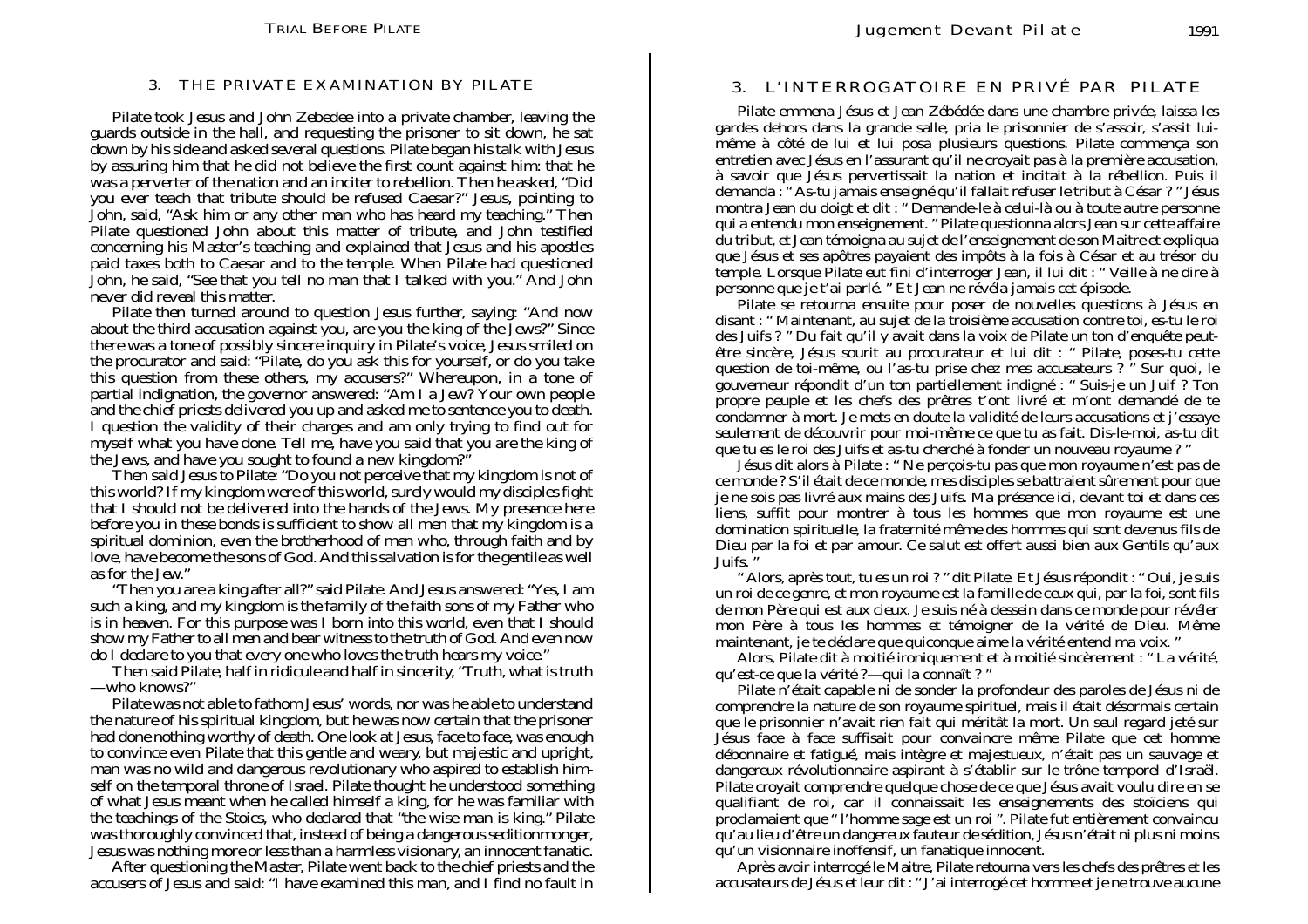him. I do not think he is guilty of the charges you have made against him; I think he ought to be set free." And when the Jews heard this, they were moved with great anger, so much so that they wildly shouted that Jesus should die; and one of the Sanhedrists boldly stepped up by the side of Pilate, saying: "This man stirs up the people, beginning in Galilee and continuing throughout all Judea. He is a mischief-maker and an evildoer. You will long regret it if you let this wicked man go free."

Pilate was hard pressed to know what to do with Jesus; therefore, when he heard them say that he began his work in Galilee, he thought to avoid the responsibility of deciding the case, at least to gain time for thought, by sending Jesus to appear before Herod, who was then in the city attending the Passover. Pilate also thought that this gesture would help to antidote some of the bitter feeling which had existed for some time between himself and Herod, due to numerous misunderstandings over matters of jurisdiction.

Pilate, calling the guards, said: "This man is a Galilean. Take him forthwith to Herod, and when he has examined him, report his findings to me." And they took Jesus to Herod.

#### 4. JESUS BEFORE HEROD

When Herod Antipas stopped in Jerusalem, he dwelt in the old Maccabean palace of Herod the Great, and it was to this home of the former king that Jesus was now taken by the temple guards, and he was followed by his accusers and an increasing multitude. Herod had long heard of Jesus, and he was very curious about him. When the Son of Man stood before him, on this Friday morning, the wicked Idumean never for one moment recalled the lad of former years who had appeared before him in Sepphoris pleading for a just decision regarding the money due his father, who had been accidentally killed while at work on one of the public buildings. As far as Herod knew, he had never seen Jesus, although he had worried a great deal about him when his work had been centered in Galilee. Now that he was in custody of Pilate and the Judeans, Herod was desirous of seeing him, feeling secure against any trouble from him in the future. Herod had heard much about the miracles wrought by Jesus, and he really hoped to see him do some wonder.

When they brought Jesus before Herod, the tetrarch was startled by his stately appearance and the calm composure of his countenance. For some fifteen minutes Herod asked Jesus questions, but the Master would not answer. Herod taunted and dared him to perform a miracle, but Jesus would not reply to his many inquiries or respond to his taunts.

Then Herod turned to the chief priests and the Sadducees and, giving ear to their accusations, heard all and more than Pilate had listened to regarding the alleged evil doings of the Son of Man. Finally, being convinced that Jesus would neither talk nor perform a wonder for him, Herod, after making fun of him for a time, arrayed him in an old purple royal robe and sent him back to Pilate. Herod knew he had no jurisdiction over Jesus in Judea. Though he was glad to believe that he was finally to be rid of Jesus in Galilee, he was thankful that it was Pilate who had the responsibility of putting him to death. Herod never had fully recovered from the fear that cursed him as a result of killing John the Baptist. Herod had at certain times even feared that Jesus was John risen from the dead. Now he was relieved of that fear since he observed that Jesus was a

faute en lui. Je ne crois pas qu'il soit coupable des accusations que vous avez formulées contre lui. Je pense qu'il devrait être libéré. " Lorsque les Juifs entendirent cela, ils furent saisis d'une grande fureur, au point de crier sauvagement que Jésus devait mourir. L'un des sanhédristes monta audacieusement à côté de Pilate en disant : " Cet homme excite le peuple, en commençant par la Galilée et en continuant dans toute la Judée. Il est un fauteur de désordre et un malfaiteur. Si tu remets cet homme mauvais en liberté, tu le regretteras longtemps. "

Pilate était aux abois, il ne savait que faire de Jésus, aussi, lorsqu'il entendit les Juifs dire que Jésus avait commencé son travail en Galilée, il pensa éviter la responsabilité de trancher le cas, ou tout au moins gagner du temps pour réfléchir, en envoyant Jésus comparaître devant Hérode, qui se trouvait alors à Jérusalem pour assister à la Pâque. Pilate crut aussi que ce geste servirait d'antidote à la rancoeur qui avait existé depuis quelque temps entre lui et Hérode par suite de nombreux malentendus sur des questions de juridiction.

Pilate appela les gardes et leur dit : " Cet homme est un Galiléen. Conduisezle immédiatement devant Hérode et, quand Hérode l'aura interrogé, venez me rapporter ses conclusions. " Et les gardes conduisirent Jésus devant Hérode.

#### 4. JÉSUS DEVANT HÉRODE

Quand Hérode Antipas s'arrêtait à Jérusalem, il habitait l'ancien palais macchabéen d'Hérode le Grand. C'est à cette résidence de l'ancien roi que Jésus fut donc amené par les gardes du temple, suivis de ses accusateurs et d'une foule toujours croissante. Hérode avait depuis longtemps entendu parler de Jésus et il était fort curieux de le connaître. Lorsque le Fils de l'Homme se tint devant lui ce vendredi matin, le pervers Iduméen ne se souvint pas un instant du garçon d'autrefois qui était venu le voir à Sepphoris en demandant justice au sujet de l'argent dû à son père, qui avait été tué accidentellement pendant qu'il travaillait à l'un des édifices publics. Autant qu'Hérode pouvait se le rappeler, il n'avait jamais vu Jésus, bien qu'il se fût fait beaucoup de soucis à son sujet à l'époque où l'activité du Maitre était concentrée en Galilée. Maintenant que Jésus était détenu par Pilate et les Judéens, Hérode était désireux de le voir, car il se sentait garanti contre les nouveaux troubles que Jésus aurait pu fomenter à l'avenir. Hérode avait beaucoup entendu parler des miracles opérés par Jésus et il espérait réellement le voir accomplir quelque prodige.

Lorsque les gardes amenèrent Jésus devant Hérode, le tétrarque fut saisi par son aspect imposant et la sérénité de son expression. Durant un quart d'heure, Hérode posa des questions à Jésus, mais le Maitre ne voulut pas répondre. Hérode lui fit des reproches ironiques et le défia d'accomplir un miracle, mais Jésus ne voulut ni répondre à ses nombreuses questions ni réagir à ses sarcasmes.

Alors, Hérode se tourna vers les chefs des prêtres et sadducéens, et prêta l'oreille à leurs accusations. Il entendit tout ce qui avait été dit à Pilate, et plus encore, au sujet des prétendus méfaits du Fils de l'Homme. Convaincu finalement que Jésus ne voudrait ni parler ni accomplir un prodige pour lui, Hérode, après l'avoir tourné en dérision pendant quelque temps, le revêtit d'une ancienne robe royale de pourpre et le renvoya à Pilate. Hérode savait que sa juridiction ne s'étendait pas sur Jésus en Judée. Bien qu'il fût heureux de penser qu'il serait finalement débarrassé de Jésus en Galilée, il était reconnaissant du fait que la responsabilité de le mettre à mort incombât à Pilate. Hérode ne s'était jamais complètement remis de la peur Baptiste. À certains moments, Hérode avait même craint que Jésus ne soit Jean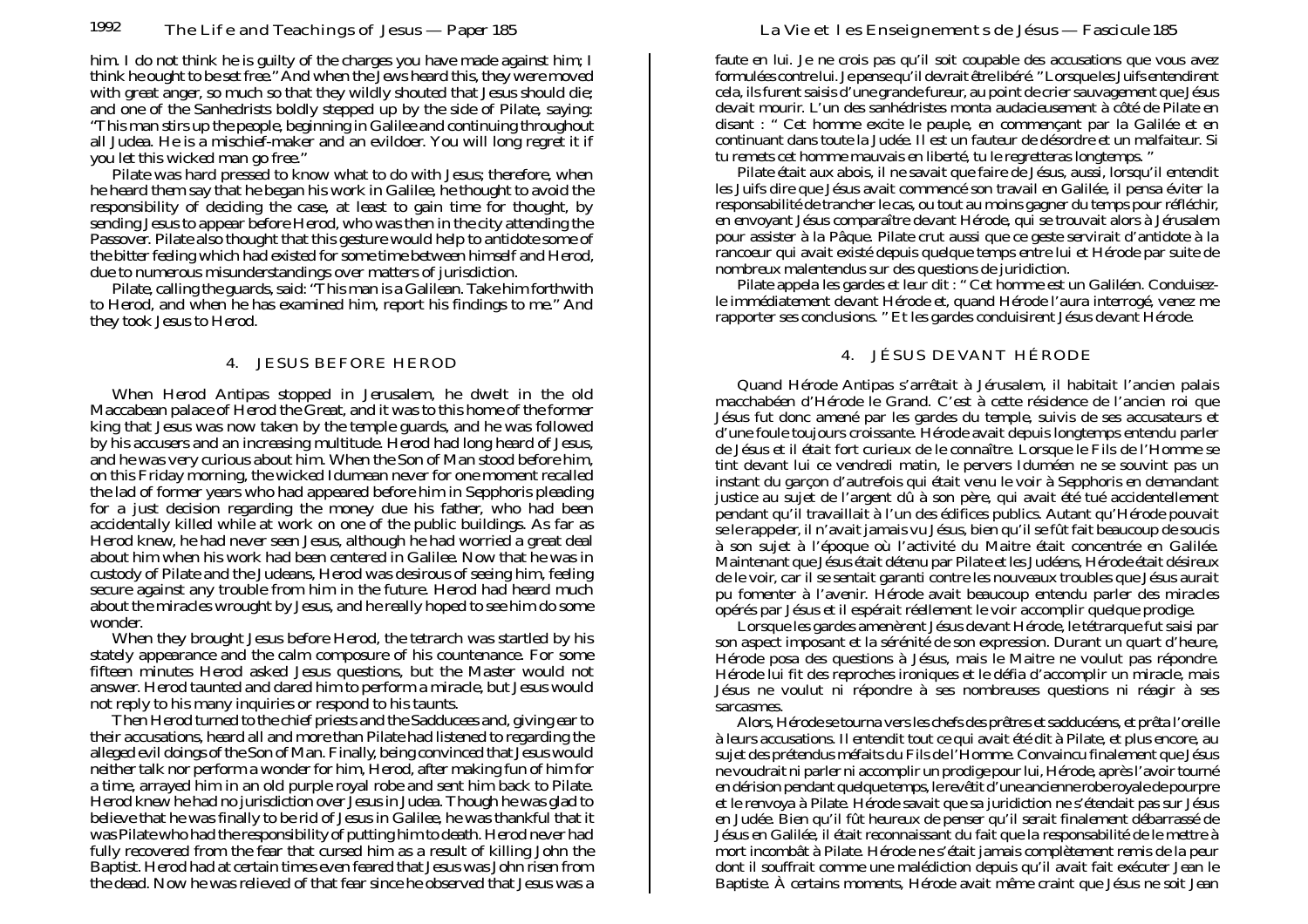## TRIAL BEFORE

very different sort of person from the outspoken and fiery prophet who dared to expose and denounce his private life.

#### 5. JESUS RETURNS TO PILATE

When the guards had brought Jesus back to Pilate, he went out on the front steps of the praetorium, where his judgment seat had been placed, and calling together the chief priests and Sanhedrists, said to them: "You brought this man before me with charges that he perverts the people, forbids the payment of taxes, and claims to be king of the Jews. I have examined him and fail to find him guilty of these charges. In fact, I find no fault in him. Then I sent him to Herod, and the tetrarch must have reached the same conclusion since he has sent him back to us. Certainly, nothing worthy of death has been done by this man. If you still think he needs to be disciplined, I am willing to chastise him before I release him."

Just as the Jews were about to engage in shouting their protests against the release of Jesus, a vast crowd came marching up to the praetorium for the purpose of asking Pilate for the release of a prisoner in honor of the Passover feast. For some time it had been the custom of the Roman governors to allow the populace to choose some imprisoned or condemned man for pardon at the time of the Passover. And now that this crowd had come before him to ask for the release of a prisoner, and since Jesus had so recently been in great favor with the multitudes, it occurred to Pilate that he might possibly extricate himself from his predicament by proposing to this group that, since Jesus was now a prisoner before his judgment seat, he release to them this man of Galilee as the token of Passover good will.

As the crowd surged up on the steps of the building, Pilate heard them calling out the name of one Barabbas. Barabbas was a noted political agitator and murderous robber, the son of a priest, who had recently been apprehended in the act of robbery and murder on the Jericho road. This man was under sentence to die as soon as the Passover festivities were over.

Pilate stood up and explained to the crowd that Jesus had been brought to him by the chief priests, who sought to have him put to death on certain charges, and that he did not think the man was worthy of death. Said Pilate: "Which, therefore, would you prefer that I release to you, this Barabbas, the murderer, or this Jesus of Galilee?" And when Pilate had thus spoken, the chief priests and the Sanhedrin councilors all shouted at the top of their voices, "Barabbas, Barabbas!" And when the people saw that the chief priests were minded to have Jesus put to death, they quickly joined in the clamor for his life while they loudly shouted for the release of Barabbas.

A few days before this the multitude had stood in awe of Jesus, but the mob did not look up to one who, having claimed to be the Son of God, now found himself in the custody of the chief priests and the rulers and on trial before Pilate for his life. Jesus could be a hero in the eyes of the populace when he was driving the money-changers and the traders out of the temple, but not when he was a nonresisting prisoner in the hands of his enemies and on trial for his life.

Pilate was angered at the sight of the chief priests clamoring for the pardon of a notorious murderer while they shouted for the blood of Jesus. He saw their malice and hatred and perceived their prejudice and envy. Therefore he said to them: "How could you choose the life of a murderer in preference to this man's ressuscité d'entre les morts. Maintenant, il était dégagé de cette peur, car il observa que Jésus était une personne fort différente du fougueux prophète au franc parler qui avait osé dévoiler et condamner sa vie privée.

## 5. JÉSUS REVIENT DEVANT PILATE

Quand les gardes eurent ramené Jésus à Pilate, ce dernier sortit sur les marches du prétoire où son siège de justice avait été placé, il appela les chefs des prêtres et les sanhédristes, et leur dit : " Vous avez amené cet homme devant moi en l'accusant de pervertir le peuple, d'interdire le paiement des impôts et de se prétendre le roi des Juifs. Je l'ai interrogé et je ne l'ai pas trouvé coupable de ces griefs. En fait, je ne trouve aucune faute en lui. Ensuite, je l'ai envoyé à Hérode, et le tétrarque doit être arrivé aux mêmes conclusions, puisqu'il nous l'a renvoyé. Cet homme n'a certainement rien commis qui mérite la mort. Si vous pensez toujours qu'il a besoin d'être discipliné, je suis disposé à lui infliger une correction avant de le relâcher. "

Au moment précis où les Juifs allaient crier leurs protestations contre la mise en liberté de Jésus, une foule nombreuse arriva au prétoire pour demander à Pilate de libérer un prisonnier en l'honneur de la fête de la Pâque. Depuis quelque temps, les gouverneurs romains avaient eu coutume de permettre à la populace de choisir un prisonnier ou un condamné destiné à être amnistié à l'époque de la Pâque. Maintenant que cette foule arrivait devant lui pour demander la délivrance d'un prisonnier, Jésus ayant été si récemment en grande faveur auprès des multitudes, Pilate eut l'idée qu'il pourrait peut-être se tirer de cette mauvaise affaire en proposant au groupe de relâcher cet homme de Galilée comme gage de sa bonne volonté à l'occasion de la Pâque, puisqu'il était actuellement détenu devant son tribunal.

Tandis que la foule s'amassait sur les marches du bâtiment, Pilate entendit des voix crier le nom d'un certain Barabbas. Barabbas était un agitateur politique notoire, voleur et assassin, fils d'un prêtre et avait été récemment arrêté en flagrant délit de rapine et de meurtre sur la route de Jéricho. Il avait été condamné à mort, et la sentence devait être exécutée aussitôt après les fêtes de la Pâque.

Pilate se leva et expliqua à la foule que Jésus lui avait été amené par les chefs des prêtres qui demandaient sa mise à mort en formulant certaines accusations, mais qu'il ne croyait pas que cet homme méritât la mort. Pilate dit : " Alors, qui préférez-vous que je vous relâche, ce Barabbas, l'assassin, ou ce Jésus de Galilée ? " Lorsque Pilate eut ainsi parlé, les chefs des prêtres et les conseillers du sanhédrin crièrent tous de leur voix la plus perçante : " Barabbas, Barabbas ! " Et, quand les gens assemblés virent que les chefs des prêtres voulaient que Jésus fût mis à mort, ils se joignirent rapidement aux clameurs réclamant son exécution tandis qu'ils vociféraient pour la libération de Barabbas.

Quelques jours auparavant, la même foule avait observé Jésus avec une crainte respectueuse, mais elle n'avait plus de considération pour un homme qui, après avoir prétendu être le Fils de Dieu, se trouvait maintenant prisonnier des principaux prêtres et dirigeants, et traduit en jugement devant Pilate avec le risque d'être condamné à mort. Jésus pouvait être un héros aux yeux de la populace quand il chassait du temple les changeurs et les marchands, mais non quand il était prisonnier sans résistance aux mains de ses ennemis, et quand sa vie était en jeu.

Pilate fut irrité de voir les chefs des prêtres pousser des clameurs en faveur d'un assassin notoire et hurler pour obtenir le sang de Jésus. Il vit leur méchanceté et leur haine, et perçut leurs préjugés et leur jalousie. En conséquence, il leur dit : " Comment pouvez-vous choisir la vie d'un assassin de préférence à celle de cet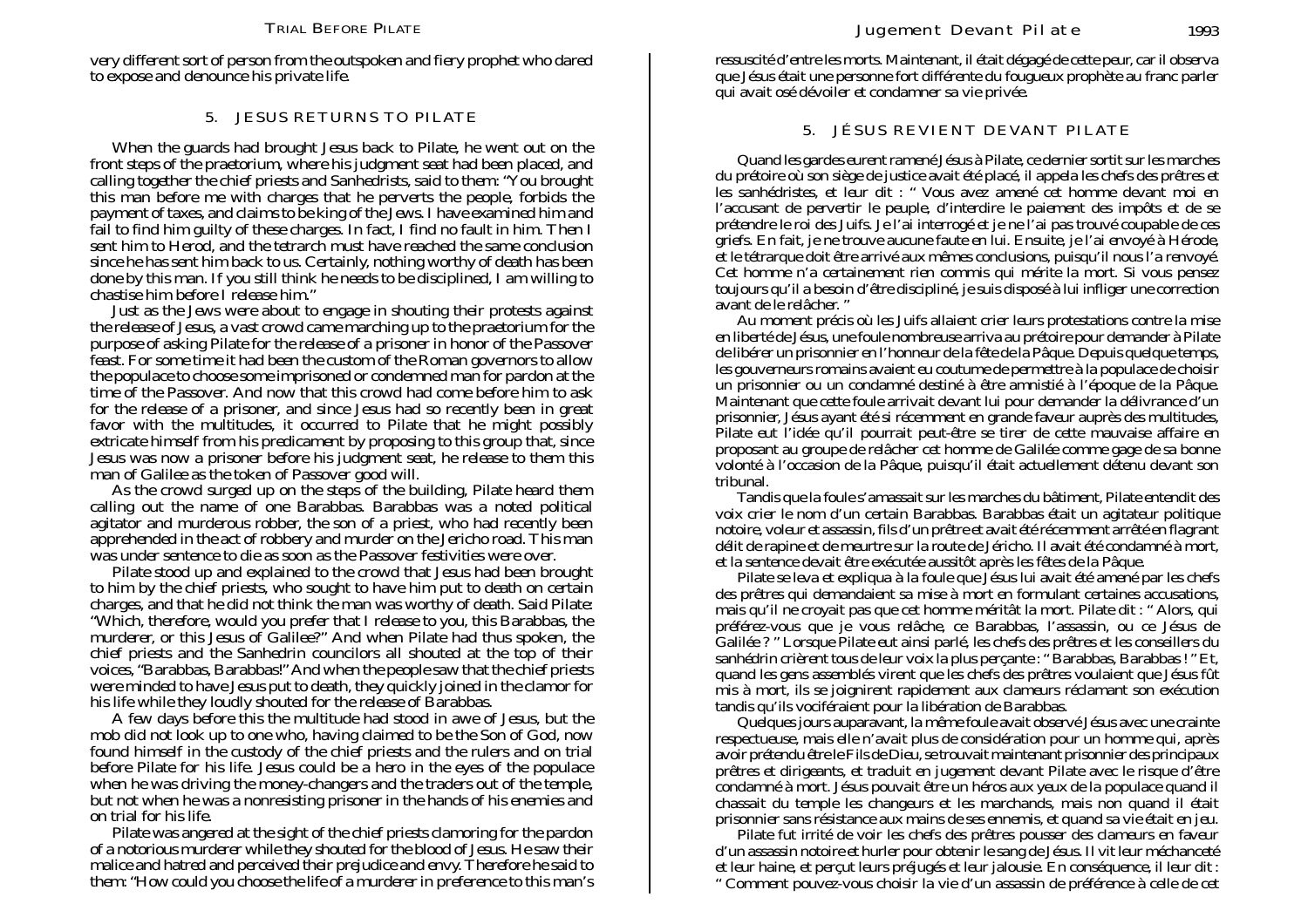whose worst crime is that he figuratively calls himself the king of the Jews?" But this was not a wise statement for Pilate to make. The Jews were a proud people, now subject to the Roman political yoke but hoping for the coming of a Messiah who would deliver them from gentile bondage with a great show of power and glory. They resented, more than Pilate could know, the intimation that this meek-mannered teacher of strange doctrines, now under arrest and charged with crimes worthy of death, should be referred to as "the king of the Jews." They looked upon such a remark as an insult to everything which they held sacred and honorable in their national existence, and therefore did they all let loose their mighty shouts for Barabbas's release and Jesus' death.

Pilate knew Jesus was innocent of the charges brought against him, and had he been a just and courageous judge, he would have acquitted him and turned him loose. But he was afraid to defy these angry Jews, and while he hesitated to do his duty, a messenger came up and presented him with a sealed message from his wife, Claudia.

Pilate indicated to those assembled before him that he wished to read the communication which he had just received before he proceeded further with the matter before him. When Pilate opened this letter from his wife, he read: "I pray you have nothing to do with this innocent and just man whom they call Jesus. I have suffered many things in a dream this night because of him." This note from Claudia not only greatly upset Pilate and thereby delayed the adjudication of this matter, but it unfortunately also provided considerable time in which the Jewish rulers freely circulated among the crowd and urged the people to call for the release of Barabbas and to clamor for the crucifixion of Jesus.

Finally, Pilate addressed himself once more to the solution of the problem which confronted him, by asking the mixed assembly of Jewish rulers and the pardon-seeking crowd, "What shall I do with him who is called the king of the Jews?" And they all shouted with one accord, "Crucify him! Crucify him!" The unanimity of this demand from the mixed multitude startled and alarmed Pilate, the unjust and fear-ridden judge.

Then once more Pilate said: "Why would you crucify this man? What evil has he done? Who will come forward to testify against him?" But when they heard Pilate speak in defense of Jesus, they only cried out all the more, "Crucify him! Crucify him!"

Then again Pilate appealed to them regarding the release of the Passover prisoner, saying: "Once more I ask you, which of these prisoners shall I release to you at this, your Passover time?" And again the crowd shouted, "Give us Barabbas!"

Then said Pilate: "If I release the murderer, Barabbas, what shall I do with Jesus?" And once more the multitude shouted in unison, "Crucify him! Crucify him!"

Pilate was terrorized by the insistent clamor of the mob, acting under the direct leadership of the chief priests and the councilors of the Sanhedrin; nevertheless, he decided upon at least one more attempt to appease the crowd and save Jesus.

## 6. PILATE'S LAST APPEAL

In all that is transpiring early this Friday morning before Pilate, only the enemies of Jesus are participating. His many friends either do not yet know of his night arrest and early morning trial or are in hiding lest they also be apprehended homme dont le pire crime consiste à se qualifier symboliquement de roi des Juifs ? " Ces paroles de Pilate manquaient de sagesse. Les Juifs étaient un peuple fier, alors soumis au joug politique romain, mais espérant la venue d'un Messie qui les délivrerait de la servitude des Gentils avec un grand déploiement de puissance et de gloire. À l'idée que cet instructeur aux manières douces, qui enseignait d'étranges doctrines et qui était maintenant arrêté et inculpé de crimes méritant la mort, pouvait être cité comme " le roi des Juifs" , ils éprouvèrent un ressentiment plus grand que Pilate ne pouvait l'imaginer. Ils prirent cette remarque comme une insulte envers tout ce qu'ils considéraient comme sacré et honorable dans leur existence nationale, et c'est pourquoi ils se déchainèrent en clameurs pour la relaxe de Barabbas et la mort de Jésus.

Pilate savait que Jésus était innocent des accusations portées contre lui et, <sup>s</sup>'il avait été un juge intègre et courageux, il l'aurait acquitté et relaxé, mais il avait peur de défier ces Juifs irrités. Tandis qu'il hésitait à faire son devoir, un messager arriva et lui remit un message scellé de sa femme Claudia.

Pilate signifia à son auditoire son désir de lire la communication qu'il venait de recevoir, avant de poursuivre l'examen de l'affaire en cours. Il ouvrit la lettre de sa femme et y lut : " Je te supplie de ne participer en rien à la condamnation de l'homme intègre et innocent que l'on appelle Jésus. J'ai beaucoup souffert en rêve cette nuit à cause de lui. " Cette note venant de Claudia eut pour effet non seulement de bouleverser Pilate et de retarder ainsi le jugement de l'affaire, mais aussi, malheureusement, de laisser aux dirigeants juifs un temps considérable pour circuler librement dans la foule. Ils en profitèrent pour inciter la populace à demander la libération de Barabbas et à réclamer à grands cris la crucifixion de Jésus.

Finalement, Pilate s'attaqua une fois de plus à la solution du problème en demandant à l'assemblée mixte des dirigeants juifs et des gens demandant une amnistie : " Que ferai-je de celui que l'on appelle le roi des Juifs ? " Ils crièrent à l'unisson : " Crucifie-le ! Crucifie-le ! " L'unanimité de cette exigence de la part de cette foule bigarrée effraya et alarma Pilate, juge injuste et tenaillé par la peur.

Il demanda une fois de plus : " Pourquoi voulez-vous crucifier cet homme ? Quel mal a-t-il fait ? Qui veut s'avancer pour témoigner contre lui ? " Mais lorsqu'ils entendirent Pilate prendre la défense de Jésus, ils crièrent de plus belle : " Crucifie-le ! Crucifie-le !"

Alors, Pilate fit de nouveau appel à eux au sujet de la relaxe du prisonnier de la Pâque en disant : " Je vous demande une fois de plus quel prisonnier je dois libérer à cette date où vous fêtez votre Pâque ? " Et de nouveau la foule hurla : " Donne-nous Barabbas !"

Alors, Pilate dit : " Si je relâche Barabbas, l'assassin, que vais-je faire de Jésus ? " Et une fois de plus la foule hurla à l'unisson : " Crucifie-le ! Crucifiele !"

Pilate fut terrorisé par les clameurs insistantes de la populace agissant sous les directives immédiates des chefs des prêtres et des conseillers du sanhédrin ; il décida néanmoins de faire encore au moins une tentative pour apaiser la foule et sauver Jésus.

## 6. LE DERNIER APPEL DE PILATE

Seuls les ennemis de Jésus participent à tout ce qui se passe ce vendredi matin devant Pilate. Ses nombreux amis ou bien ignorent encore son arrestation nocturne et son jugement aux premières heures du matin, ou bien se cachent de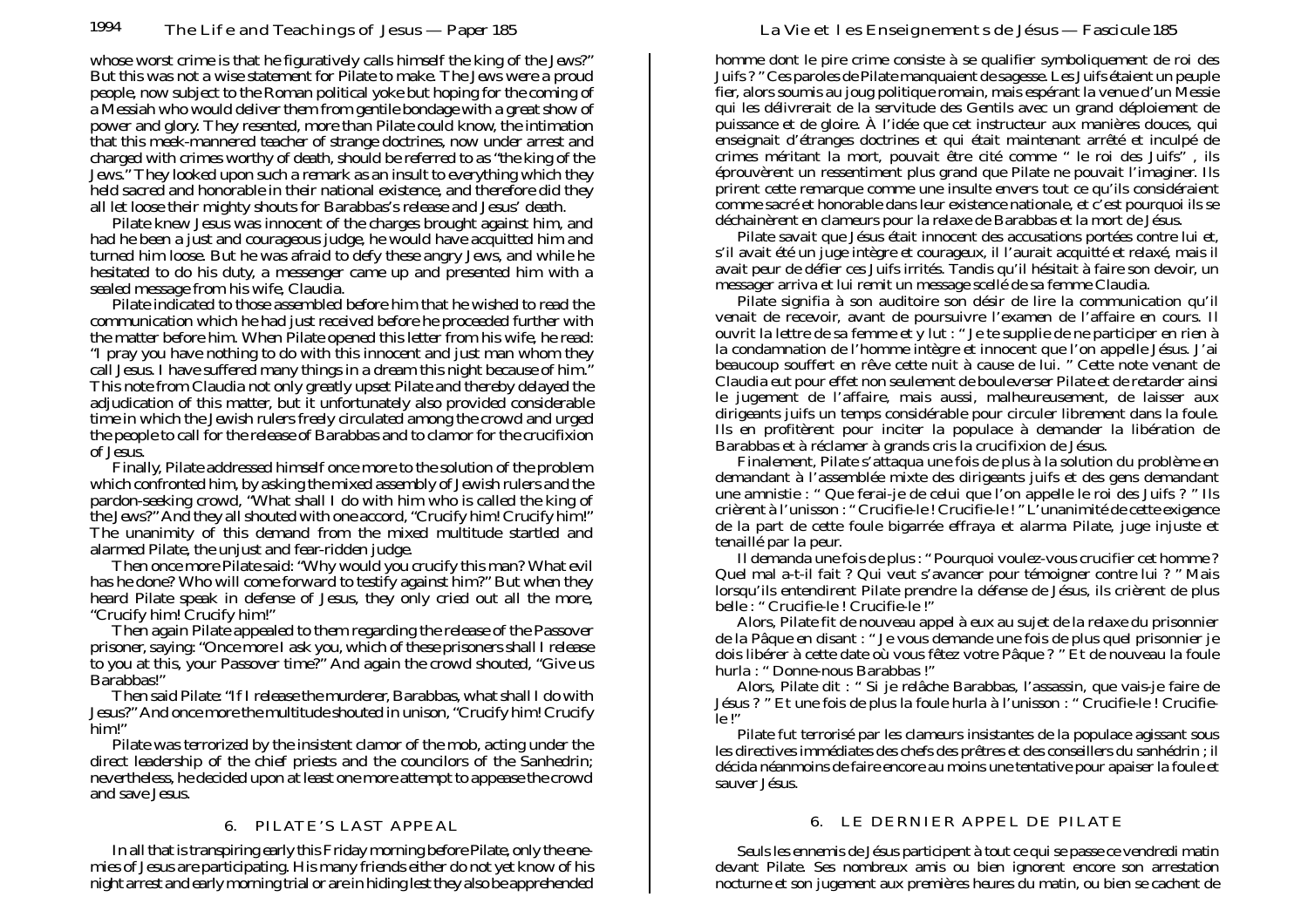#### TRIAL BEFORE

and adjudged worthy of death because they believe Jesus' teachings. In the multitude which now clamors for the Master's death are to be found only his sworn enemies and the easily led and unthinking populace.

Pilate would make one last appeal to their pity. Being afraid to defy the clamor of this misled mob who cried for the blood of Jesus, he ordered the Jewish guards and the Roman soldiers to take Jesus and scourge him. This was in itself an unjust and illegal procedure since the Roman law provided that only those condemned to die by crucifixion should be thus subjected to scourging. The guards took Jesus into the open courtyard of the praetorium for this ordeal. Though his enemies did not witness this scourging, Pilate did, and before they had finished this wicked abuse, he directed the scourgers to desist and indicated that Jesus should be brought to him. Before the scourgers laid their knotted whips upon Jesus as he was bound to the whipping post, they again put upon him the purple robe, and plaiting a crown of thorns, they placed it upon his brow. And when they had put a reed in his hand as a mock scepter, they knelt before him and mocked him, saying, "Hail, king of the Jews!" And they spit upon him and struck him in the face with their hands. And one of them, before they returned him to Pilate, took the reed from his hand and struck him upon the head.

Then Pilate led forth this bleeding and lacerated prisoner and, presenting him before the mixed multitude, said: "Behold the man! Again I declare to you that I find no crime in him, and having scourged him, I would release him."

There stood Jesus of Nazareth, clothed in an old purple royal robe with a crown of thorns piercing his kindly brow. His face was bloodstained and his form bowed down with suffering and grief. But nothing can appeal to the unfeeling hearts of those who are victims of intense emotional hatred and slaves to religious prejudice. This sight sent a mighty shudder through the realms of a vast universe, but it did not touch the hearts of those who had set their minds to effect the destruction of Jesus.

When they had recovered from the first shock of seeing the Master's plight, they only shouted the louder and the longer, "Crucify him! Crucify him! Crucify him!"

And now did Pilate comprehend that it was futile to appeal to their supposed feelings of pity. He stepped forward and said: "I perceive that you are determined this man shall die, but what has he done to deserve death? Who will declare his crime?"

Then the high priest himself stepped forward and, going up to Pilate, angrily declared: "We have a sacred law, and by that law this man ought to die because he made himself out to be the Son of God." When Pilate heard this, he was all the more afraid, not only of the Jews, but recalling his wife's note and the Greek mythology of the gods coming down on earth, he now trembled at the thought of Jesus possibly being a divine personage. He waved to the crowd to hold its peace while he took Jesus by the arm and again led him inside the building that he might further examine him. Pilate was now confused by fear, bewildered by superstition, and harassed by the stubborn attitude of the mob.

#### 7. PILATE'S LAST INTERVIEW

As Pilate, trembling with fearful emotion, sat down by the side of Jesus, he inquired: "Where do you come from? Really, who are you? What is this they say, that you are the Son of God?"

peur d'être également appréhendés et condamnés à mort parce qu'ils croient aux enseignements de Jésus. Dans la multitude qui pousse maintenant des clameurs pour la mort de Jésus, on ne trouve que ses ennemis jurés et la populace irréfléchie facile à manoeuvrer.

Pilate voulut faire un dernier appel à leur pitié. Ayant peur de défier les clameurs de cette foule égarée qui criait pour obtenir le sang de Jésus, il ordonna aux gardes juifs et aux soldats romains de prendre Jésus et de le flageller. C'était en soi une procédure injuste et illégale, car la loi romaine réservait uniquement la flagellation aux condamnés à mort par crucifixion. Les gardes emmenèrent Jésus pour ce supplice dans la cour ouverte du prétoire. Ses ennemis n'assistèrent pas à la flagellation, mais Pilate y assista. Avant que les flagellateurs en eussent fini avec ce flagrant abus, il leur ordonna de s'arrêter et fit signe qu'on lui amenât Jésus. Avant d'attacher Jésus au poteau de flagellation et de le frapper de leurs fouets à noeuds, ses bourreaux l'avaient de nouveau vêtu de la robe pourpre et avaient tressé une couronne d'épines qu'ils posèrent sur son front. Après avoir placé un roseau dans sa main comme simulacre d'un sceptre, ils s'agenouillèrent devant lui et se moquèrent de lui en disant : " Salut, roi des Juifs ! " Puis ils crachèrent sur lui et le souffletèrent. Avant de le rendre à Pilate, l'un d'eux lui prit le roseau des mains et lui en frappa la tête.

Ensuite, Pilate conduisit le prisonnier saignant et lacéré devant la foule bigarrée et le présenta en disant : " Voici l'homme ! De nouveau, je vous déclare que je ne le trouve coupable d'aucun crime et, après l'avoir flagellé, je voudrais le relaxer. "

Jésus de Nazareth se tenait là, vêtu d'une vieille robe pourpre royale et ceint d'une couronne d'épines qui perçait son front bienveillant. Son visage était souillé de sang et son corps plié de souffrance et de chagrin. Mais rien ne peut émouvoir le coeur insensible de ceux qui sont victimes d'une intense haine émotionnelle et esclaves de préjugés religieux. Ce spectacle engendra un profond frisson dans les royaumes d'un vaste univers, mais ne toucha pas le coeur de ceux qui avaient mentalement décidé d'exterminer Jésus.

Quand ils se furent remis de leur premier choc à la vue du triste état du Maitre, ils ne firent que crier plus fort et plus longuement : " Crucifie-le ! Crucifie-le ! Crucifie-le !"

Maintenant, Pilate comprenait la futilité de faire appel à leurs hypothétiques sentiments de pitié. Il s'avança et dit : " Je me rends compte que vous avez décidé la mort de cet homme, mais qu'a-t-il fait pour mériter la mort ? Qui veut faire connaître son crime ? "

Alors le grand-prêtre lui-même s'avança, monta les marches vers Pilate et déclara avec irritation : " Nous avons une loi sacrée d'après laquelle cet homme doit mourir parce qu'il a lui-même proclamé qu'il était le Fils de Dieu. " Lorsque Pilate entendit cela, il fut d'autant plus effrayé, non seulement par les Juifs, mais en se souvenant du message de sa femme et de la mythologie grecque où les dieux descendent sur terre ; il tremblait maintenant à l'idée que Jésus pouvait être un personnage divin. Il adressa un salut de la main à la foule pour la faire tenir tranquille, tandis qu'il prenait Jésus par le bras et le reconduisait à l'intérieur de l'édifice pour l'interroger encore une fois. Pilate était maintenant tenaillé par la peur, déconcerté par la superstition et épuisé par l'entêtement de la populace.

#### 7. LE DERNIER FACE À FACE AVEC PILATE

Tandis que Pilate, tremblant de peur et d'émotion, s'asseyait à côté de Jésus, il lui demanda : " D'où viens-tu ? Qui es-tu réellement ? Pourquoi disent-ils que tu es le Fils de Dieu ? "